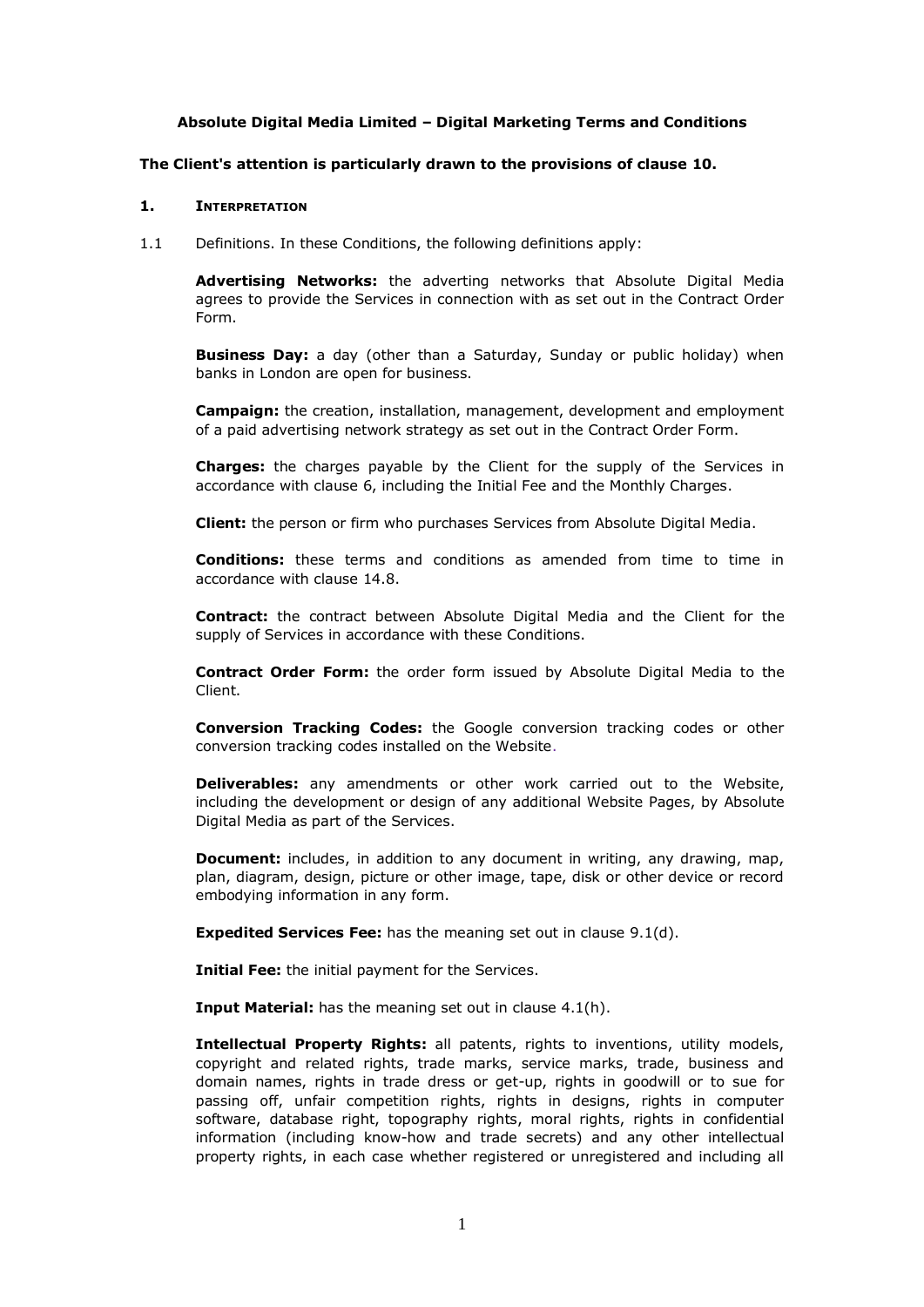applications for and renewals or extensions of such rights, and all similar or equivalent rights or forms of protection in any part of the world.

**Initial Term:** has the meaning set out in clause 3.2.

**Month:** a calendar month and monthly shall be construed accordingly.

**Monthly Charges:** the monthly fee for the Services.

**Pre-existing Materials:** all Documents, information and materials provided by Absolute Digital Media relating to the Services which existed prior to the commencement of the Contract including computer programs, data, reports, graphics and specifications.

**Renewal Period** has the meaning set out in clause 3.2.

**Resources:** the resources that Absolute Digital Media may use or employ in order to provide the Services, including Third Party Resources.

**Search Engines:** Google.co.uk together with any additional or replacement search engines or directories that Absolute Digital Media decides to select in accordance with clause 5.4(b).

**Absolute Digital Media:** Absolute Digital Media Limited registered in England and Wales with company number 06643590.

**Services:** the services supplied by Absolute Digital Media to the Client as set out in the Contract Order Form, together with any additional services that Absolute Digital Media agrees to provide to the Client.

**Third Party Resources:** Advertising Networks, Search Engines, web analytics software, pay per click programmes, directories or third party websites or any other third party resources that Absolute Digital Media may use or employ in order to provide the Services.

**Website:** any website, intranet or extranet of the Client that Absolute Digital Media is to carry out the Services on.

**Website Pages:** pages on the Website, including any additional pages created by Absolute Digital Media as part of the Services.

- 1.2 Construction. In these Conditions, the following rules apply:
	- (a) a **person** includes a natural person, corporate or unincorporated body (whether or not having separate legal personality);
	- (b) a reference to a party includes its personal representatives, successors or permitted assigns;
	- (c) a reference to a statute or statutory provision is a reference to such statute or statutory provision as amended or re-enacted. A reference to a statute or statutory provision includes any subordinate legislation made under that statute or statutory provision, as amended or re-enacted;
	- (d) any phrase introduced by the terms **including**, **include**, **in particular** or any similar expression, shall be construed as illustrative and shall not limit the sense of the words preceding those terms; and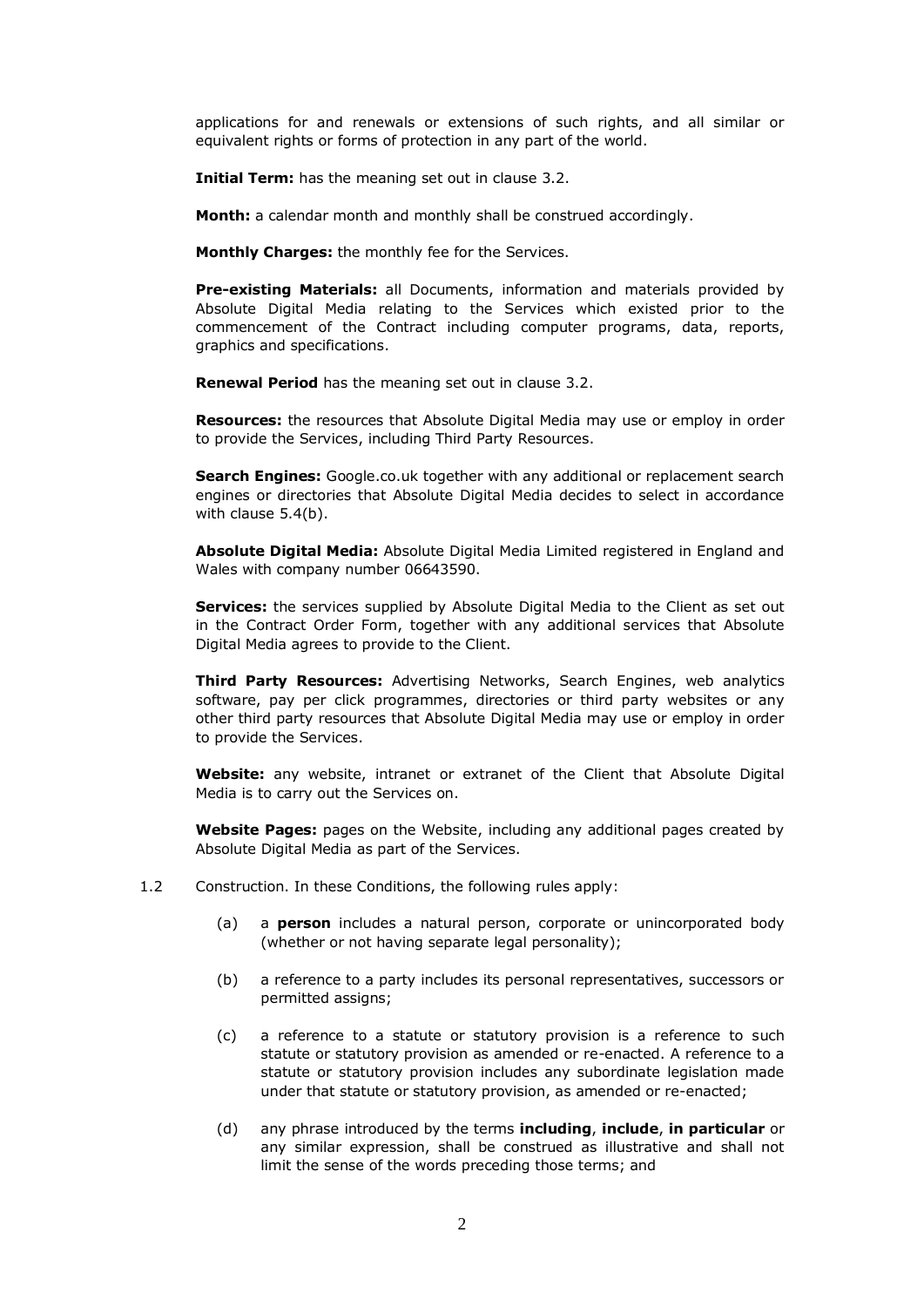(e) a reference to **writing** or **written** includes e-mails.

### **2. BASIS OF CONTRACT**

- 2.1 The Client shall sign the Contract Order Form and return it to Absolute Digital Media. This constitutes an offer by the Client to purchase Services in accordance with these Conditions.
- 2.2 The Contract Order Form shall only be deemed to be accepted when Absolute Digital Media returns a signed copy to the Client at which point and on which date the Contract shall come into existence.
- 2.3 The Contract constitutes the entire agreement between the parties. The Client acknowledges that it has not relied on any statement, promise or representation made or given by or on behalf of Absolute Digital Media which is not set out in the Contract.
- 2.4 Any samples, drawings, descriptive matter or advertising issued by Absolute Digital Media, and any descriptions or illustrations contained in Absolute Digital Media's catalogues or brochures, are issued or published for the sole purpose of giving an approximate idea of the Services described in them. They shall not form part of the Contract or have any contractual force.
- 2.5 These Conditions apply to the Contract to the exclusion of any other terms that the Client seeks to impose or incorporate, or which are implied by trade, custom, practice or course of dealing.
- 2.6 Any quotation given by Absolute Digital Media shall not constitute an offer, and, unless otherwise agreed, is subject to amendment at any time to meet any rise or fall in Absolute Digital Medias' costs.

## **3. SUPPLY OF SERVICES**

- 3.1 Absolute Digital Media shall supply the Services to the Client in accordance with the Contract Order Form in all material respects.
- 3.2 The Client shall purchase the Services from Absolute Digital Media for the term (**Initial Term**) set out in the Contract Order Form. After that, unless terminated by Absolute Digital Media as provided in clause 3.3 or clause 11, the Contract shall be automatically renewed for successive periods of the same duration as the Initial Term (each a **Renewal Period**) unless the Contract is terminated by the Client giving Absolute Digital Media notice to terminate, in writing, before the end of the Initial Term or any Renewal Period, in which case the Contract shall terminate on the later of the end of the Initial Term or Renewal Period or two full Months after the date on which the notice is given.
- 3.3 Absolute Digital Media can terminate the Contract with immediate effect at any time, at its sole discretion. Absolute Digital Media shall not be obliged to give notice of such termination to the Client but may do so at its sole discretion in any form. Where Absolute Digital Media exercises this termination right, Absolute Digital Media will refund any Charges paid by the Client for Services that have not been delivered at the date of termination. No other Charges will be refunded on termination.
- 3.4 Absolute Digital Media shall use all reasonable endeavours to meet any performance dates specified in the Contract Order Form, but any such dates shall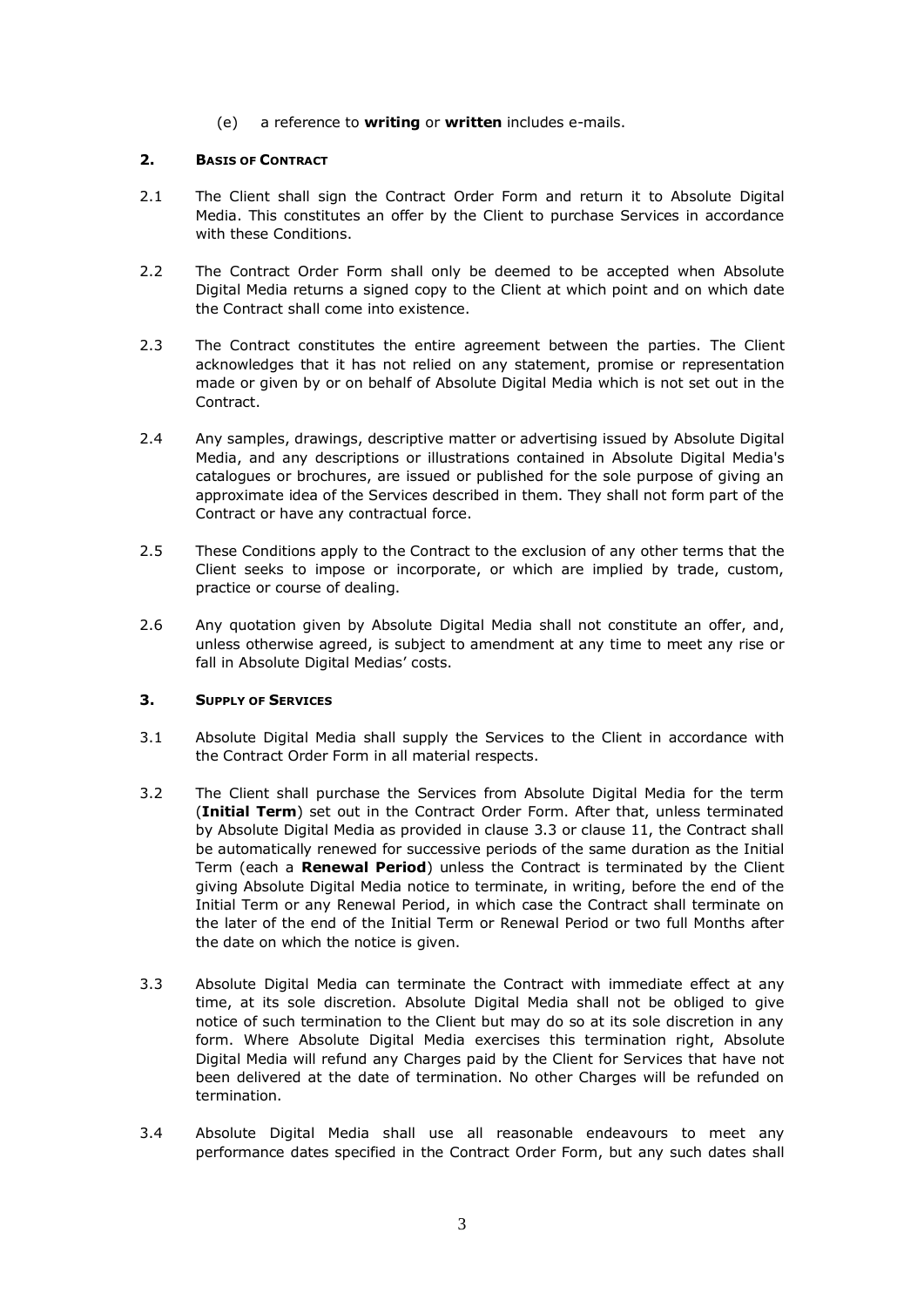be estimates only and time shall not be of the essence for performance of the Services.

- 3.5 Absolute Digital Media warrants to the Client that the Services will be provided using reasonable care and skill.
- 3.6 Absolute Digital Media will not commence performance of the Services until it has received the Initial Fee.
- 3.7 Absolute Digital Media shall be entitled to refuse to accept or use any Input Material in the provision of the Services:
	- (a) which may be deemed offensive, illegal or in any way controversial;
	- (b) for which the Client has not obtained an appropriate licence, permission or consent pursuant to clause 4.1(h).
- 3.8 If the Client or any third party makes any changes to the Website which overwrite any Deliverables, Absolute Digital Media will not be responsible for reinstating the Deliverables and if the Client does require Absolute Digital Media to reinstate them the Client is liable to pay to Absolute Digital Media additional charges to cover the cost of reinstating the Deliverables.
- 3.9 Absolute Digital Media shall be entitled for the duration of the Contract to approve or disapprove any design strategies, existing code or other techniques requested or currently used by the Client which in the sole opinion of Absolute Digital Media are detrimental to the Campaign or other Services to be provided by Absolute Digital Media.
- 3.10 Absolute Digital Media shall be entitled for the duration of the Contract to publish written content on behalf of the Client in accordance with clause 7.7.
- 3.11 Absolute Digital Media has no obligation to provide services free of charge, including SEO analysis and specifically to those who are competitors of Absolute Digital Media

### **4. CLIENT'S OBLIGATIONS**

- 4.1 The Client shall:
	- (a) ensure that the terms of the Contract Order Form and any information it provides are complete and accurate;
	- (b) co-operate with Absolute Digital Media in all matters relating to the Services;
	- (c) ensure that the Charges and Payment are received in accordance with clause 6.2;
	- (d) allow Absolute Digital Media access to the Website so that it can upload new Website Pages or make changes for the purposes of the Services including obtaining the approval of any third party where this is required;
	- (e) provide Absolute Digital Media with such administrator rights to any Third Party Resources as are necessary for Absolute Digital Media to supply the Services;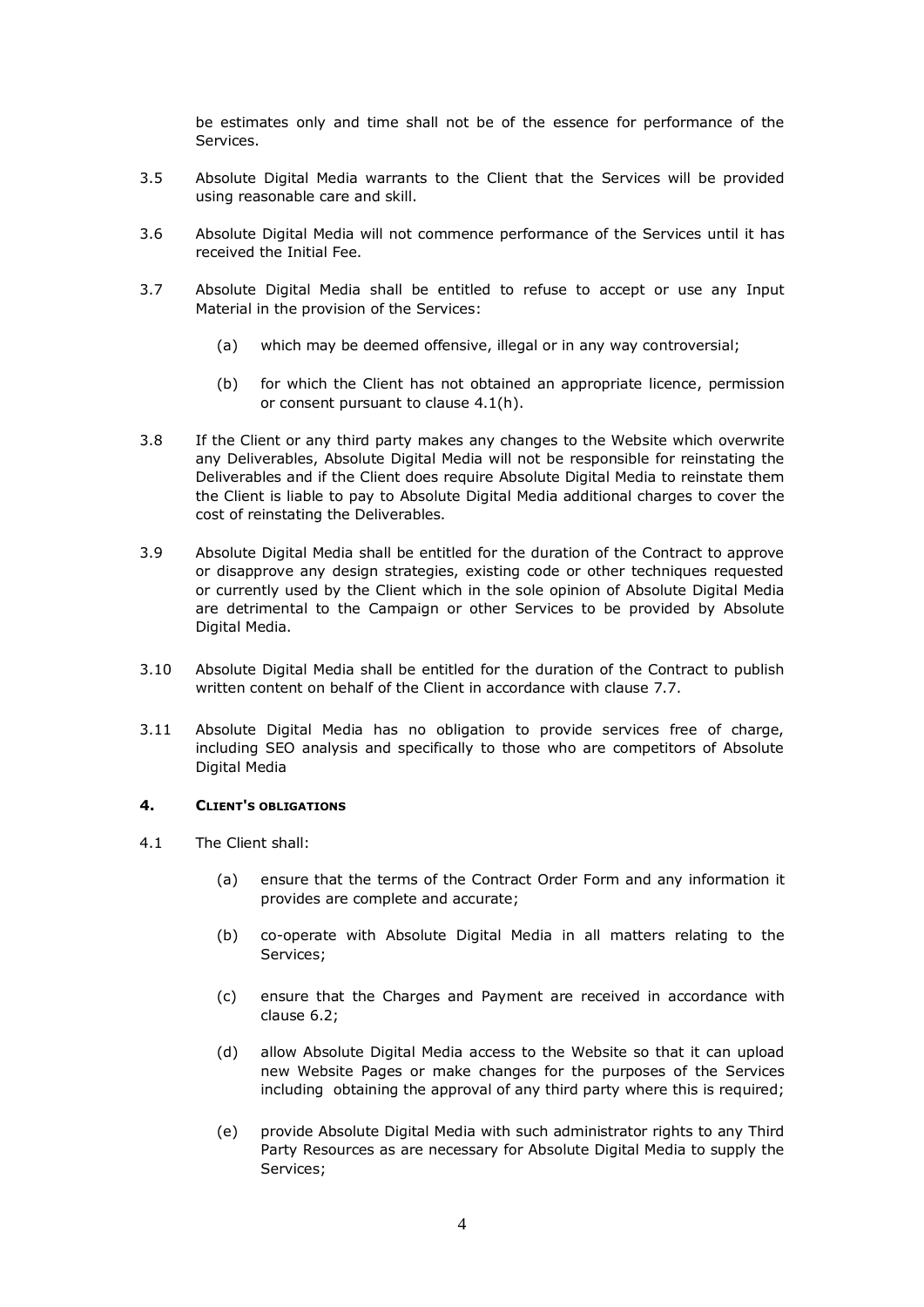- (f) ensure that the Conversion Tracking Codes are installed properly and are working;
- (g) ensure that the Website is live and accessible via the internet;
- (h) provide Absolute Digital Media with such Documents, information and materials as Absolute Digital Media may reasonably require in order to supply the Services (**Input Material**) including additional relevant text content for the Website for the purpose of creating additional Website Pages where Absolute Digital Media considers that the text content of the Website is too low, and ensure that such information is accurate in all material respects; and
- (i) obtain and maintain all necessary licences, permissions and consents which may be required before the date on which the Services are to start and provide Absolute Digital Media with evidence of such licence, permission or consent when requested by Absolute Digital Media.
- 4.2 If Absolute Digital Media's performance of any of its obligations under the Contract is prevented or delayed by any act or omission by the Client or failure by the Client to perform any relevant obligation (**Client Default**):
	- (a) Absolute Digital Media shall without limiting its other rights or remedies have the right to suspend performance of the Services until the Client remedies the Client Default, and to rely on the Client Default to relieve it from the performance of any of its obligations to the extent the Client Default prevents or delays Absolute Digital Media's performance of any of its obligations. For the avoidance of doubt, the Client shall continue to be liable for the Monthly Charge during any period that Absolute Digital Media suspends performance of the Services;
	- (b) Absolute Digital Media shall not be liable for any costs or losses sustained or incurred by the Client arising directly or indirectly from Absolute Digital Media's failure or delay to perform any of its obligations as set out in this clause 4; and
	- (c) the Client shall reimburse Absolute Digital Media on written demand for any costs or losses sustained or incurred by Absolute Digital Media arising directly or indirectly from the Client Default.
- 4.3 In order to protect the legitimate business interests of Absolute Digital Media, the Client covenants with Absolute Digital Media that it shall not (except with the prior written consent of Absolute Digital Media):
	- (a) attempt to solicit or entice away; or
	- (b) solicit or entice away,

from the employment or service of Absolute Digital Media the services of any Restricted Person other than by means of a national advertising campaign open to all-comers and not specifically targeted at such staff of Absolute Digital Media. The Client shall be bound by the covenant set out in this Clause 4.3 during the term of this agreement, and for a period of 6 months after termination or expiry of this agreement.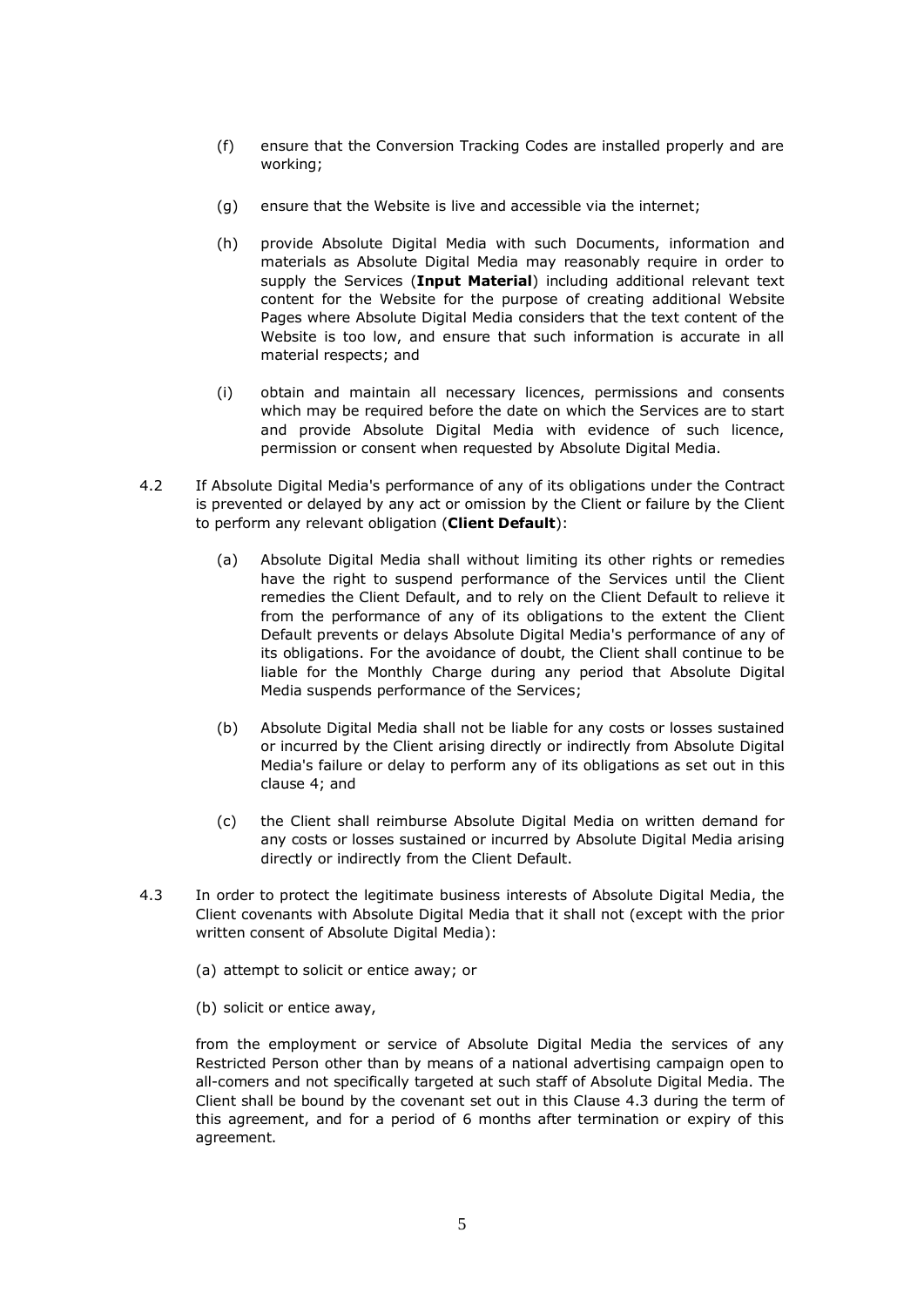- 4.4 In order to protect the legitimate business interests of Absolute Digital Media, the Client covenants with Absolute Digital Media that it shall not (except with the prior written consent of Absolute Digital Media) employ or engage or otherwise facilitate the employment or engagement of any Restricted Person. The Client shall be bound by the covenant set out in Clause 4.4 during the term of this agreement and for a period of 6 months after termination or expiry of this agreement.
- 4.5 For the purposes of Clauses 4.3, 4.4 and 4.6, a Restricted Person shall mean any firm, company or person employed or engaged by Absolute Digital Media during the term of this agreement, who has been engaged in the provision of the Services or the management of this agreement either as principal, agent, employee, independent contractor or in any other form of employment or engagement.
- 4.6 If the Client commits any breach of Clause 4.3 or clause 4.4, the Client shall, on demand, pay to Absolute Digital Media a sum equal to one year's basic salary or the annual fee that was payable by Absolute Digital Media to the Restricted Person plus the recruitment costs incurred by Absolute Digital Media in replacing such person. The parties confirm that these liquidated damages are reasonable and proportionate to protect the legitimate interest of Absolute Digital Media.

### **5. AMENDMENTS**

- 5.1 If the Client wishes to change the scope or execution of the Services, it shall submit details of the requested change to Absolute Digital Media in writing.
- 5.2 If the Client requests a change to the scope or execution of the Services, Absolute Digital Media shall, within a reasonable time, provide a written estimate to the Client of:
	- (a) the likely time required to implement the change;
	- (b) any necessary variations to the Charges arising from the change; and
	- (c) any other impact of the change on this agreement.
- 5.3 If the Client wishes Absolute Digital Media to proceed with the change, Absolute Digital Media has no obligation to do so unless and until the parties have agreed the necessary variations to the Charges, the Services and any other relevant terms of this agreement to take account of the change and this agreement has been varied in accordance with [clause 14.8.](http://commercial.practicallaw.com/6-203-1252?q=&qp=&qo=&qe=#a100597#a100597)
- 5.4 Absolute Digital Media may, from time to time and without notice:
	- (a) change the execution or scope of the Services, provided that such changes do not materially affect the nature or the charges for the Services;
	- (b) change any of the Search Engines to which the Client's web pages are to be submitted whether by the inclusion of additional search engines to those listed in clause 1.1 or the replacement of any of the search engines listed in clause 1.1 with a search engine which, at the entire discretion of Absolute Digital Media, is more suitable for the purposes of optimising the Website.

## **6. CHARGES AND PAYMENT**

6.1 The Charges for the Services shall be as set out in the Contract Order Form.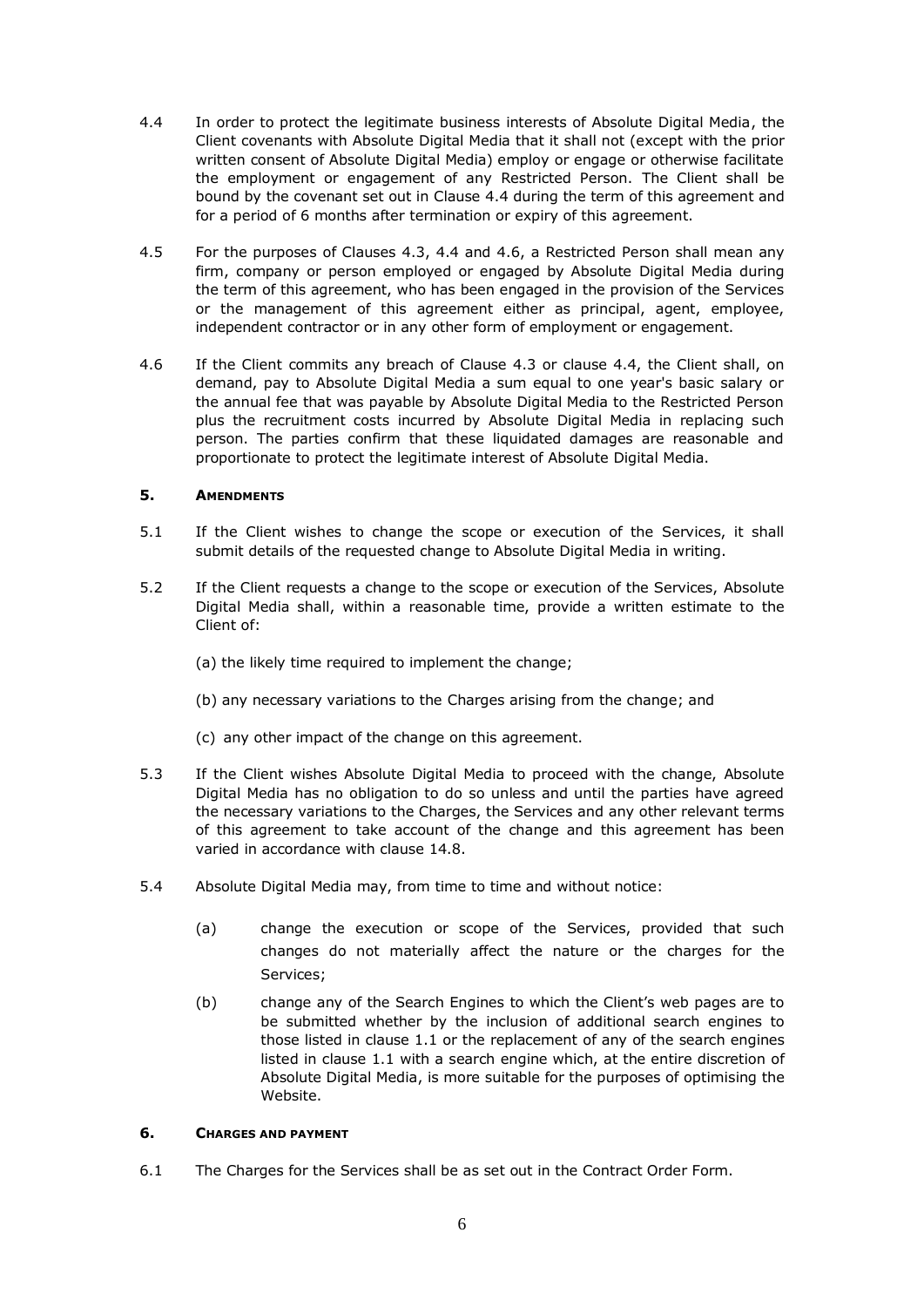- 6.2 The Initial Fee shall be payable to Absolute Digital Media before it commences provision of the Services. The Monthly and or Annual Charges shall be paid by the Client in accordance with the payment terms set out in the Contract Order Form by Standing Order in full and in cleared funds to a bank account nominated in writing by Absolute Digital Media.
- 6.3 The additional Monthly Click Charges shall be calculated in accordance with the terms set out in the Contract Order Form and shall be paid by the Client in accordance with the payment terms set out in the Contract Order Form in full and in cleared funds to a bank account nominate in writing by Absolute Digital Media.
- 6.4 Time for payment shall be of the essence of the Contract.
- 6.5 All amounts payable by the Client under the Contract are exclusive of amounts in respect of value added tax chargeable for the time being (**VAT**). Where any taxable supply for VAT purposes is made under the Contract by Absolute Digital Media to the Client, the Client shall, on receipt of a valid VAT invoice from Absolute Digital Media, pay to Absolute Digital Media such additional amounts in respect of VAT as are chargeable on the supply of the Services at the same time as payment is due for the supply of the Services.
- 6.6 Without limiting any other right or remedy of Absolute Digital Media, if the Client fails to make any payment due to Absolute Digital Media under the Contract by the due date for payment (**Due Date**), Absolute Digital Media shall have the right to charge interest on the overdue amount at the rate of 8 per cent per annum accruing on a daily basis from the Due Date until the date of actual payment of the overdue amount, whether before or after judgment, and compounding quarterly.
- 6.7 The Client shall pay all amounts due under the Contract in full without any deduction or withholding except as required by law and the Client shall not be entitled to assert any credit, set-off or counterclaim against Absolute Digital Media in order to justify withholding payment of any such amount in whole or in part. Absolute Digital Media may, without limiting its other rights or remedies, set off any amount owing to it by the Client against any amount payable by Absolute Digital Media to the Client.
- 6.8 Unless otherwise stated in the Contract the Client shall be responsible for the fees of any Third Party Resources and shall maintain such adequate funds in any third party accounts as are required to maintain inclusion in such resources. The Contract Order Form sets out an estimate of the fees that the Client will incur for the inclusion of keywords and other listings in the Third Party Resources.
- 6.9 Absolute Digital Media Limited reserves the right to vary the service fee according to further requirements made by the Client. Any such variation shall be advised by Absolute Digital Media in writing and confirmed by the Client in writing before the work proceeds further or any fees are incurred.

# **7. INTELLECTUAL PROPERTY RIGHTS**

- 7.1 The Client hereby authorises Absolute Digital Media to use any Intellectual Property Rights of the Client that are on the Website for the purpose of providing the Services.
- 7.2 Subject to clause 7.3 all Intellectual Property Rights arising out of the Deliverables, including any graphics or programming code, shall be owned by Absolute Digital Media until the Client has paid the Charges in full. Once the Client has paid the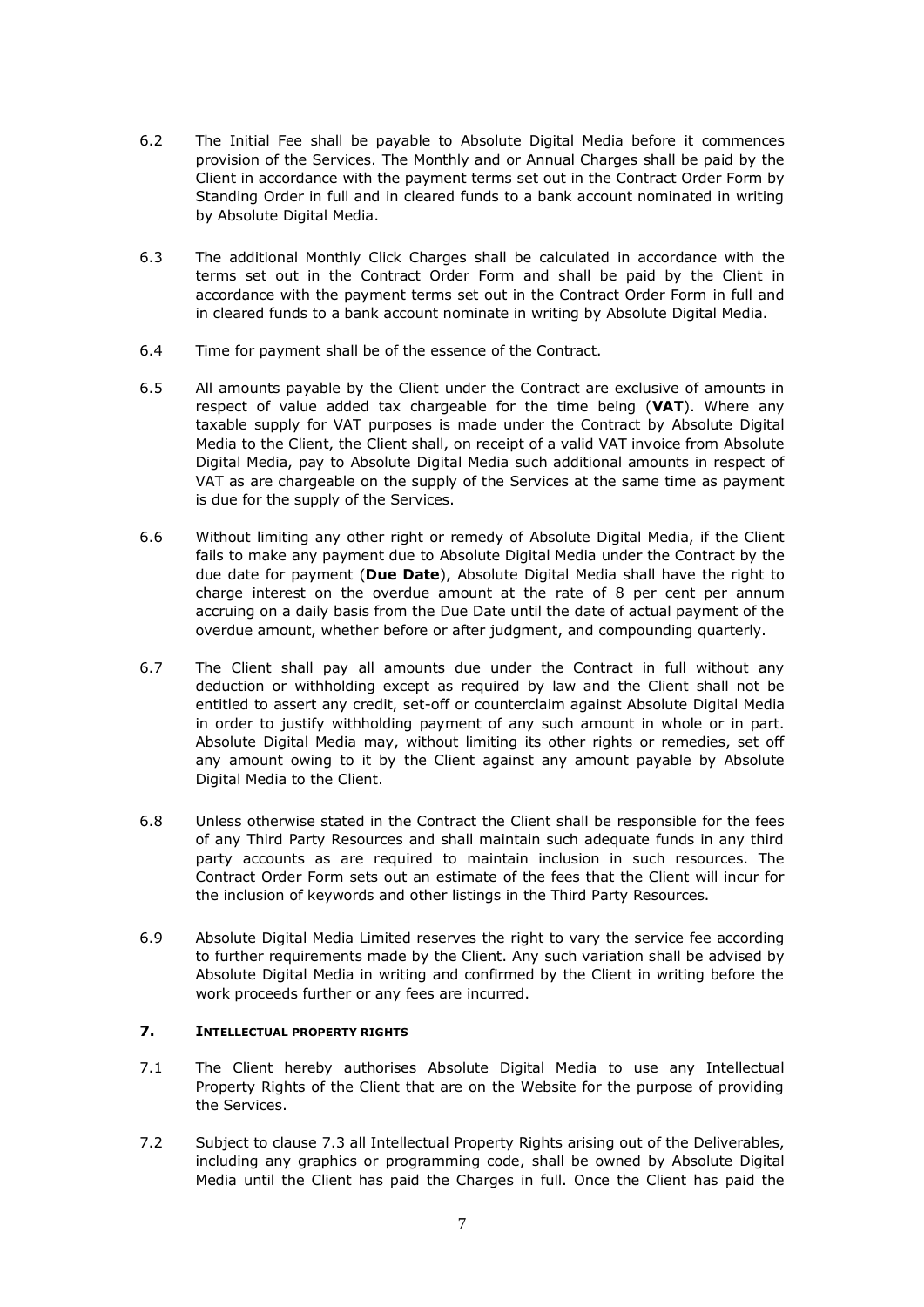charges in full all such Intellectual Property Rights shall automatically be transferred to the Client.

- 7.3 The Client acknowledges that, where Absolute Digital Media does not own any Pre-Existing Materials, Absolute Digital Media licences all such rights to the Client on a royalty-fee non-exclusive worldwide basis to such extent as is necessary to enable the Client to make reasonable use of the Deliverables and that such licence and the Client's use of any Intellectual Property Rights in the Pre-Existing Materials is conditional on Absolute Digital Media obtaining a written licence from the relevant licensor on such terms as will entitle Absolute Digital Media to license such rights to the Client.
- 7.4 As between the Client and Absolute Digital Media the Input Material shall be owned by the Client. The Client licences all Intellectual Property Rights and other rights in the Input Material to Absolute Digital Media on a royalty-fee non-exclusive worldwide basis to such an extent as is necessary to enable Absolute Digital Media to provide the Services.
- 7.5 The Client undertakes that they have all necessary licences and consents to allow Absolute Digital Media to use the Input Material for the purposes of providing the Services and shall keep Absolute Digital Media indemnified in full against all costs, expenses, damages and losses (whether direct or indirect), including any interest, fines, legal and other professional fees and expenses awarded against or incurred or paid by Absolute Digital Media as a result of or in connection with any claim made against Absolute Digital Media for actual or alleged infringement of a third party's Intellectual Property Rights arising out of, or in connection with, the receipt or use of the Input Material.
- 7.6 The Client hereby authorises Absolute Digital Media to annotate and insert onto the Website Absolute Digital Media's identification as the author of the specific code it provides as part of the Services providing that Absolute Digital Media only inserts such identification where it is the legal owner of such code.
- 7.7 The Client acknowledges that Absolute Digital Media shall not be liable for any loss of damaged suffered by the client or by any third party arising from the use of any words of phrases by them and the client agrees to indemnify Absolute Digital Media in respect to any claims, damages or costs arising from the written content supplied to the client by Absolute Digital Media. It is the client who is responsible for ensuring that all necessary rights, permissions or consents required for the use of written content produced by Absolute Digital Media are obtained. It is also agreed that Absolute Digital Media has no responsibility to ensure that these necessary permissions have been obtained by the client in relation to the use of names, people, trade marks, or any other copyrighted materials. When written content is produced or issued by Absolute Digital Media with the authority of the client, that client agrees to indemnify Absolute Digital Media against any loss or damage where rights, releases, consents or permissions have not been granted or obtained.

### <span id="page-7-0"></span>**8. CONFIDENTIALITY**

A party (**Receiving Party**) shall keep in strict confidence all technical or commercial know-how, specifications, inventions, processes or initiatives which are of a confidential nature and have been disclosed to the Receiving Party by the other party (**Disclosing Party**), its employees, agents or subcontractors, and any other confidential information concerning the Disclosing Party's business or its products or its services which the Receiving Party may obtain. The Receiving Party shall restrict disclosure of such confidential information to such of its employees, agents or subcontractors as need to know it for the purpose of discharging the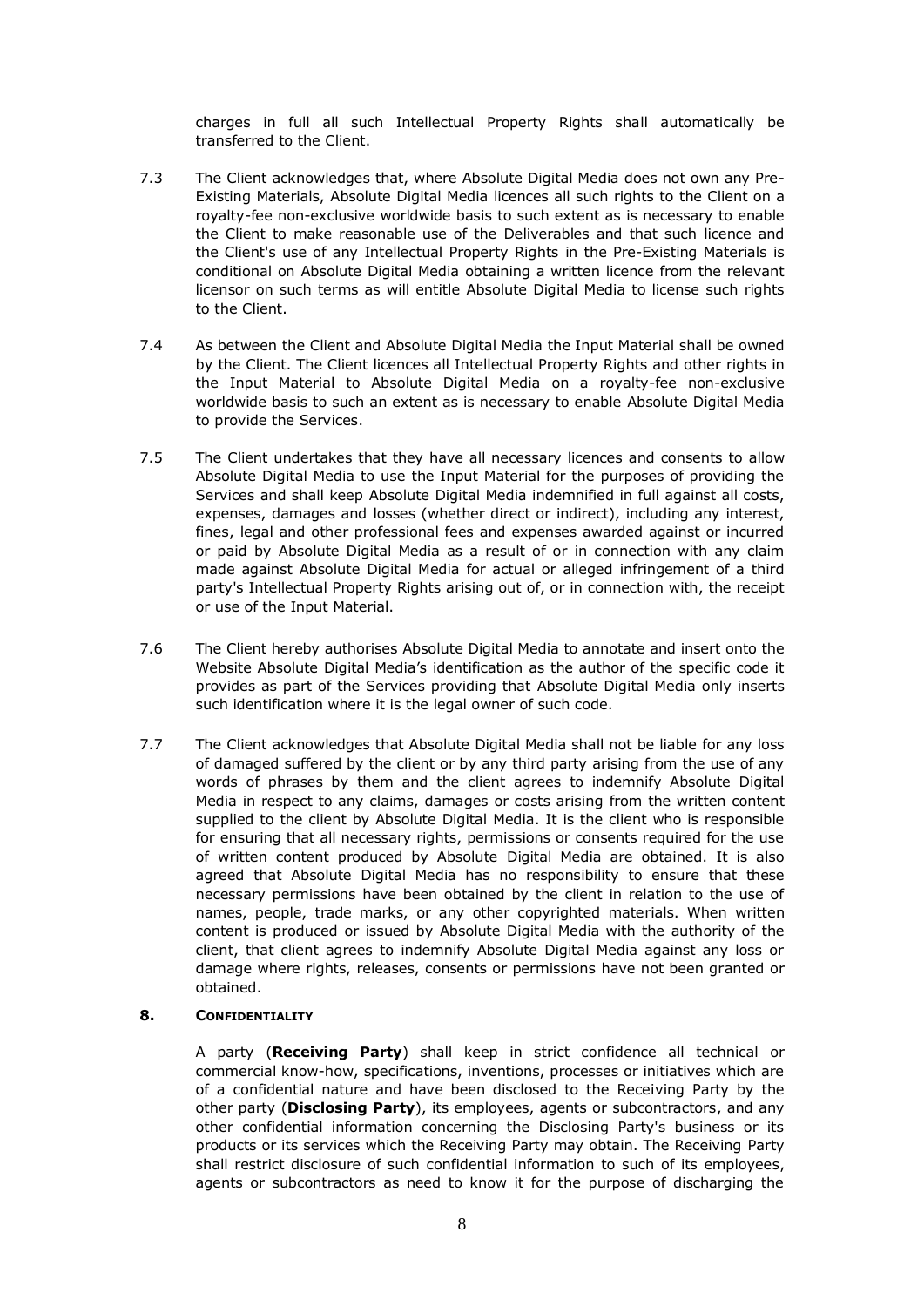Receiving Party's obligations under the Contract, and shall ensure that such employees, agents or subcontractors are subject to obligations of confidentiality corresponding to those which bind the Receiving Party. This clause [8](#page-7-0) shall survive termination of the Contract.

### **9. RANKINGS, RESULTS AND LINK PLACEMENTS**

- 9.1 The Client acknowledges and accepts the following in connection with the Services:
	- (a) Absolute Digital Media shall endeavour to achieve a higher listing across the Search Engines but due to the competitiveness of some keywords and phrases, ongoing changes in search engine algorithms, penalties and other competitive factors, Absolute Digital Media does not guarantee the positioning that it can achieve for the Client.
	- (b) Absolute Digital Media has no control over the policies of the Search Engines or Third Party Resources with respect to the type of Websites and/or content that they may accept now or in the future. The Websites and/or any content on it may be excluded or banned from the Search Engine or Third Party Resources at any time at the sole discretion of the Search Engines or Third Party Resources.
	- (c) A Search Engine or Advertising Network may drop a listing for no apparent or predictable reason. The listing may reappear in the Search Engine or Advertising Network without any further action. If the listing does not reappear within a reasonable period of time Absolute Digital Media will endeavour to recover the listing in accordance with that Search Engine's or Advertising Networks current policies.
	- (d) A Search Engine may offer expedited listing services on payment of a fee (**Expedited Services Fee**). If the Client agrees to the use of these services, the Client is liable for the payment of any Expedited Service Fee unless this has been incorporated into the Charges.
	- (e) Absolute Digital Media is not responsible for any changes made to the Website by the Client or a third party which adversely affects the ranking of the Website in the Search Engines.
	- (f) Many of the Third Party Resources are competitive in nature. Accordingly, Absolute Digital Media does not guarantee the position of any keyword, phrase or search term.
	- (g) Absolute Digital Media's previous performance in the provision of the Services or services similar to the Services is not indicative of any future results that Absolute Digital Media may achieve on behalf of the Client.
	- (h) Paid advertising may be subject to the individual Advertising Network's policies and procedures. Each edit or change made to such policies and procedures may affect the Campaign and the Client acknowledges that this is outside the control of Absolute Digital Media. Absolute Digital Media will endeavour to rectify any negative affects on the Campaign arising from an edit or change to these policies and procedures.
	- (i) Unless otherwise agreed in the Contract Order Form, Absolute Digital Media does not guarantee the placement of the Client's advertising, its availability or availability related to the fund's in the Client's account with the Advertising Network.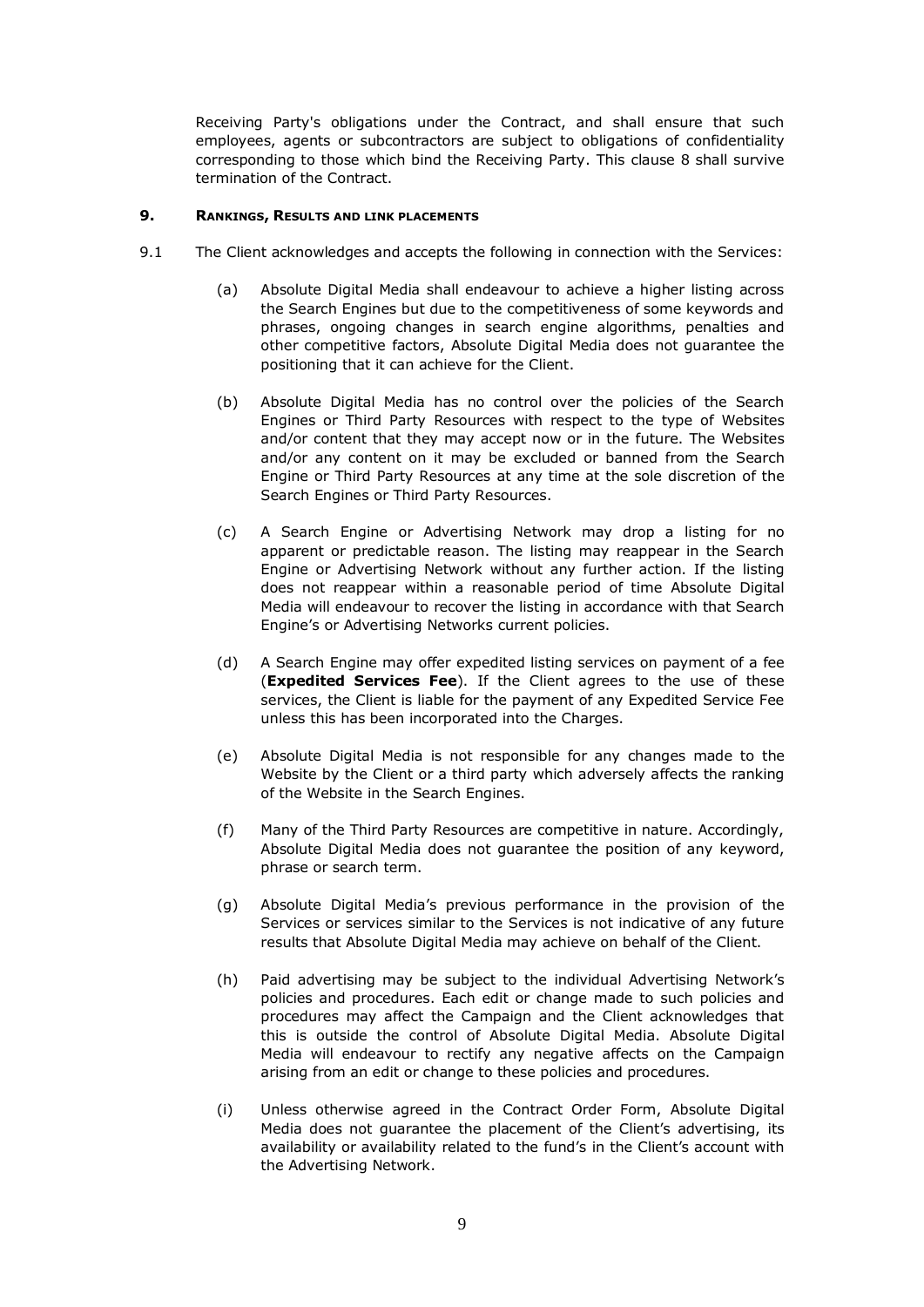- (j) Absolute Digital Media will use all reasonable endeavours to keep the Client informed of any changes to Third Party Resources, industry practice or any other changes that Absolute Digital Media is made aware of which may impact the Campaign and the provision of the Services. However, Absolute Digital Media may not become aware of such changes.
- (k) Absolute Digital Media has no control over webmasters with respect to the continuation of link and/or content placements now or in the future. The link and/or any content may be taken down from the website at any time for no apparent or predictable reason and at the sole discretion of the webmaster. Unless otherwise agreed in the Contract Order Form, Absolute Digital Media does not guarantee the placement or availability of any link and/or content.

### **10. LIMITATION OF LIABILITY: THE CLIENT'S ATTENTION IS PARTICULARLY DRAWN TO THIS CLAUSE**

- <span id="page-9-0"></span>10.1 Nothing in these Conditions shall limit or exclude Absolute Digital Media's liability for:
	- (a) death or personal injury caused by its negligence, or the negligence of its employees, agents or subcontractors;
	- (b) fraud or fraudulent misrepresentation; or
	- (c) breach of the terms implied by section 2 of the Supply of Goods and Services Act 1982 (title and quiet possession).
- 10.2 Subject to clause [10.1:](#page-9-0)
	- (a) Absolute Digital Media shall under no circumstances whatever be liable to the Client, whether in contract, tort (including negligence), breach of statutory duty, or otherwise:
		- (i) for any loss, damage, costs, expenses or other claims for compensation arising from any Input Material or instructions supplied by the Client which are incomplete, incorrect, inaccurate, illegible, or arising from their late or non-arrival, or any failure of the Client to comply with its obligations in clause 4.1 or any other fault of the Client or the Client's agents or sub-contractors;
		- (ii) for any loss, damage, costs, expenses or other claims for compensation arising from the use of Third Party Resources;
		- (iii) for any loss of profit, or any indirect or consequential loss arising under or in connection with the Contract; and
	- (b) Absolute Digital Media's total liability to the Client in respect of all other losses arising under or in connection with the Contract, whether in contract, tort (including negligence), breach of statutory duty, or otherwise, shall in no circumstances exceed the Charges.
- 10.3 Except as set out in these Conditions, all warranties, conditions and other terms implied by statute or common law are, to the fullest extent permitted by law, excluded from the Contract.
- 10.4 This clause 10 shall survive termination of the Contract.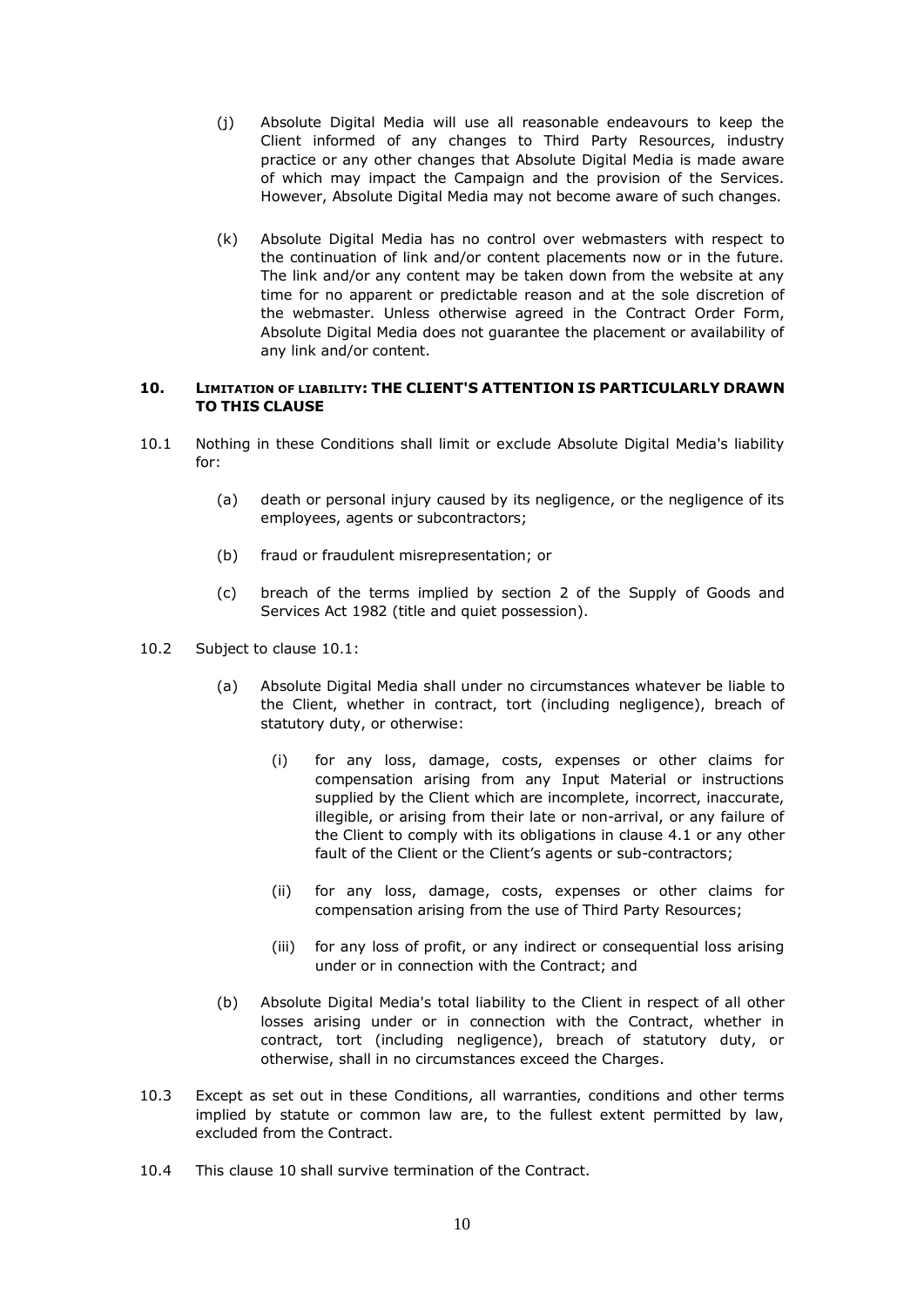### **11. TERMINATION**

- 11.1 Without limiting its other rights or remedies, Absolute Digital Media may terminate the Contract with immediate effect by giving written notice to the Client if:
	- (a) if the Client fails to pay any amount due under the Contract on the due date for payment;
	- (b) the Client commits a material breach of the Contract and (if such a breach is remediable) fails to remedy that breach within 14 days of being notified in writing of the breach;
	- (c) the Client suspends, or threatens to suspend, payment of its debts or is unable to pay its debts as they fall due or admits inability to pay its debts or (being a company) is deemed unable to pay its debts within the meaning of section 123 of the Insolvency Act 1986 or (being an individual) is deemed either unable to pay its debts or as having no reasonable prospect of so doing, in either case, within the meaning of section 268 of the Insolvency Act 1986 or (being a partnership) has any partner to whom any of the foregoing apply;
	- (d) the Client commences negotiations with all or any class of its creditors with a view to rescheduling any of its debts, or makes a proposal for or enters into any compromise or arrangement with its creditors other than (where a company) for the sole purpose of a scheme for a solvent amalgamation of the Client with one or more other companies or the solvent reconstruction of the Client;
	- (e) a petition is filed, a notice is given, a resolution is passed, or an order is made, for or in connection with the winding up of the Client (being a company) other than for the sole purpose of a scheme for a solvent amalgamation of the Client with one or more other companies or the solvent reconstruction of the Client;
	- (f) the Client (being an individual) is the subject of a bankruptcy petition or order;
	- (g) a creditor or encumbrancer of the Client attaches or takes possession of, or a distress, execution, sequestration or other such process is levied or enforced on or sued against, the whole or any part of its assets and such attachment or process is not discharged within 14 days;
	- (h) an application is made to court, or an order is made, for the appointment of an administrator or if a notice of intention to appoint an administrator is given or if an administrator is appointed over the Client (being a company);
	- (i) a floating charge holder over the assets of the Client (being a company) has become entitled to appoint or has appointed an administrative receiver;
	- (j) a person becomes entitled to appoint a receiver over the assets of the Client or a receiver is appointed over the assets of the Client;
	- (k) any event occurs or proceeding is taken with respect to the Client in any jurisdiction to which it is subject that has an effect equivalent or similar to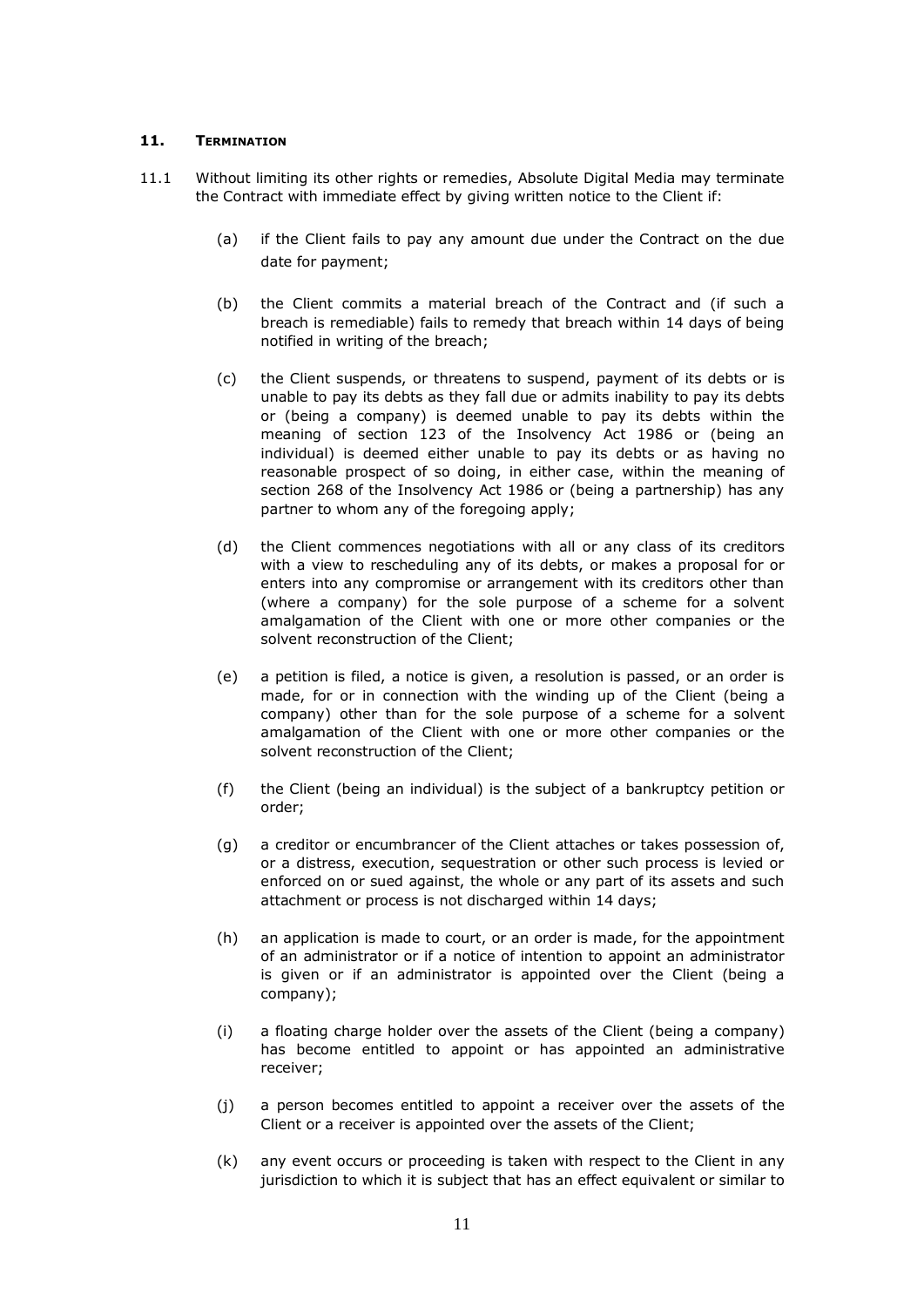any of the events mentioned in clause  $11.1(c)$  to clause  $11.1(j)$ (inclusive);

- (l) the Client suspends or ceases, or threatens to suspend or cease, to carry on all or a substantial part of its business; or
- (m) the Client (being an individual) dies or, by reason of illness or incapacity (whether mental or physical), is incapable of managing his own affairs or becomes a patient under any mental health legislation.
- 11.2 Without limiting its other rights or remedies, Absolute Digital Media shall have the right to suspend provision of the Services under the Contract or any other contract between the Client and Absolute Digital Media if the Client becomes subject to any of the events listed in clause  $11.1(c)$  to clause  $11.1(m)$ , or Absolute Digital Media reasonably believes that the Client is about to become subject to any of them, or if the Client fails to pay any amount due under this Contract on the due date for payment.

### **12. CONSEQUENCES OF TERMINATION**

- 12.1 On termination of the Contract for any reason:
	- (a) the Client shall immediately pay to Absolute Digital Media all of Absolute Digital Media's outstanding unpaid invoices and interest and, in respect of Services supplied and Monthly Charges due during the **Initial Term** but for which no invoice has been submitted, Absolute Digital Media shall submit an invoice, which shall be payable by the Client immediately on receipt;
	- (b) subject to the Client's compliance with clause 12.1(a), Absolute Digital Media shall return to the Client all Input Materials and all information and materials relating to the Campaign and any other Services which are reasonably necessary for the Client or its agents or suppliers to continue to provide similar services to those to be provided under the Contract, except that Absolute Digital Media shall not be required to disclose any of confidential information relating to its business or systems, including any technical and commercial know-how, specifications, inventions, processes or initiatives which are of a confidential nature;
	- (c) the accrued rights, remedies, obligations and liabilities of the parties as at expiry or termination shall not be affected, including the right to claim damages in respect of any breach of the Contract which existed at or before the date of termination or expiry; and
	- (d) clauses which expressly or by implication have effect after termination shall continue in full force and effect.

## **13. DATA PROTECTION**

13.1 Any personal data processed by and on behalf of the Absolute Digital Media in connection with the Services will be processed in accordance with Absolute Digital Media's Privacy Policy, a copy of which can be found at www.absolutedigitalmedia.com or which can be obtained from Absolute Digital Media on request.

### **14. GENERAL**

14.1 **Force majeure**: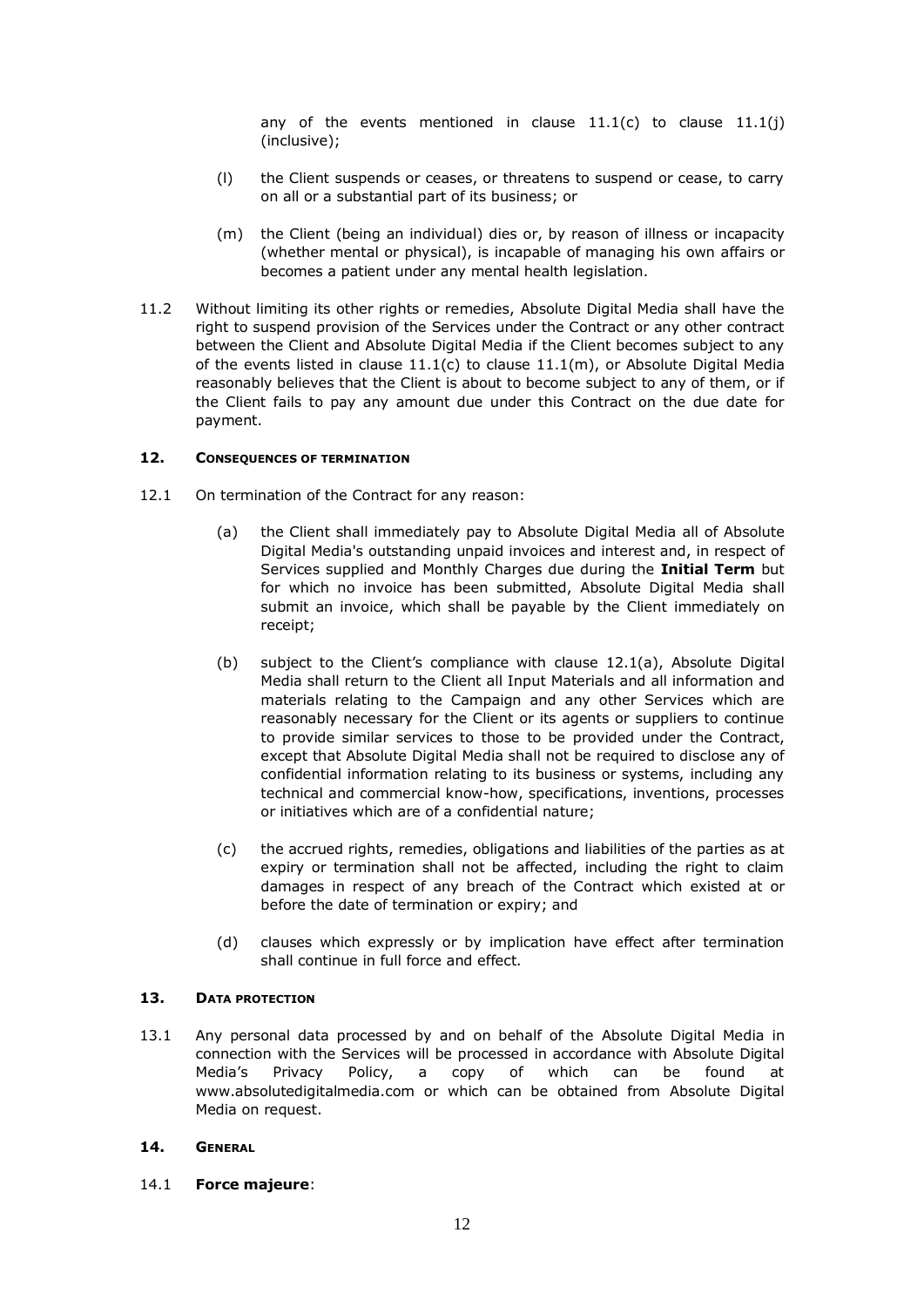- (a) For the purposes of this Contract, **Force Majeure Event** means an event beyond the reasonable control of Absolute Digital Media including but not limited to strikes, lock-outs or other industrial disputes (whether involving the workforce of Absolute Digital Media or any other party), failure of a utility service or transport network, act of God, war, riot, civil commotion, malicious damage, compliance with any law or governmental order, rule, regulation or direction, accident, breakdown of plant or machinery, fire, flood, storm or default of suppliers or subcontractors.
- (b) Absolute Digital Media shall not be liable to the Client as a result of any delay or failure to perform its obligations under this Contract as a result of a Force Majeure Event.
- (c) If the Force Majeure Event prevents Absolute Digital Media from providing any of the Services for more than 6 weeks, Absolute Digital Media shall, without limiting its other rights or remedies, have the right to terminate this Contract immediately by giving written notice to the Client.

## 14.2 **Assignment and subcontracting**:

- (a) Absolute Digital Media may at any time assign, transfer, charge, subcontract or deal in any other manner with all or any of its rights under the Contract and may subcontract or delegate in any manner any or all of its obligations under the Contract to any third party or agent.
- (b) The Client shall not, without the prior written consent of Absolute Digital Media, assign, transfer, charge, subcontract or deal in any other manner with all or any of its rights or obligations under the Contract.

### 14.3 **Notices**:

- (a) Any notice or other communication required to be given to a party under or in connection with this Contract shall be in writing and shall be delivered to the other party personally or sent by prepaid first-class post, recorded delivery or by commercial courier, at its registered office (if a company) or (in any other case) its principal place of business.
- (b) Any notice or other communication shall be deemed to have been duly received if delivered personally, when left at the address referred to above or, if sent by pre-paid first-class post or recorded delivery, at 9.00 am on the second Business Day after posting, or if delivered by commercial courier, on the date and at the time that the courier's delivery receipt is signed.
- (c) This clause 14.3 shall not apply to the service of any proceedings or other documents in any legal action. For the purposes of this clause, "writing" shall not include e-mails and for the avoidance of doubt notice given under this Contract shall not be validly served if sent by e-mail.

### 14.4 **Waiver**:

(a) A waiver of any right under the Contract is only effective if it is in writing and shall not be deemed to be a waiver of any subsequent breach or default. No failure or delay by a party in exercising any right or remedy under the Contract or by law shall constitute a waiver of that or any other right or remedy, nor preclude or restrict its further exercise. No single or